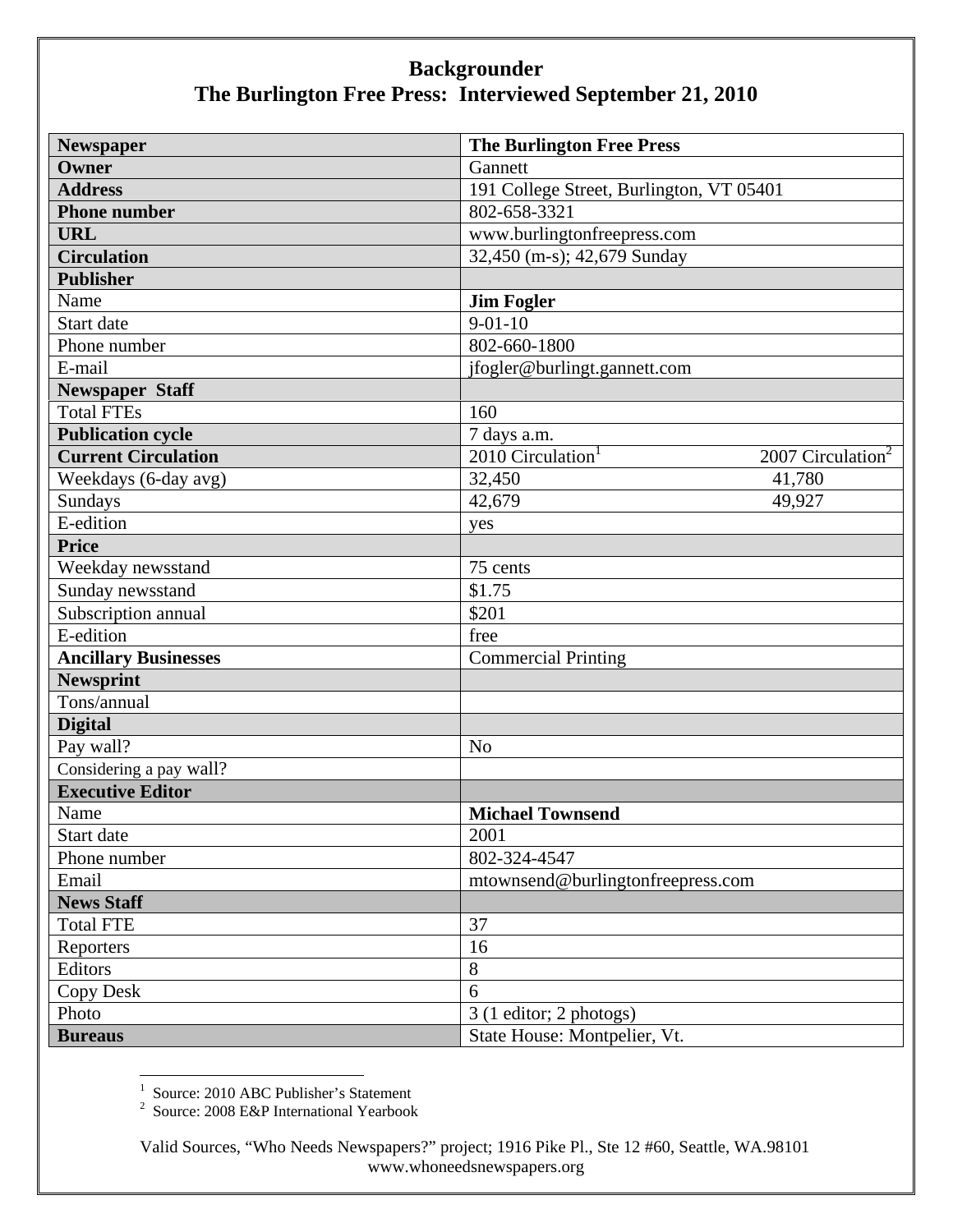## **Backgrounder The Burlington Free Press: Interviewed September 21, 2010**

| Coverage                                                  | More than 50% of their time                             |
|-----------------------------------------------------------|---------------------------------------------------------|
| Local government                                          | Yes                                                     |
| Courts                                                    | Yes                                                     |
| Public safety                                             | Yes                                                     |
| County government                                         | Yes                                                     |
| <b>School Board</b>                                       | Yes                                                     |
| Education                                                 | 1 reporter                                              |
| <b>Business</b>                                           | 1                                                       |
| <b>Sports</b>                                             | 2 reporters                                             |
| Entertainment & arts                                      | 2 reporters                                             |
| Environment                                               | 1 Reporter                                              |
| Agriculture                                               | Covered in part by business and environmental reporters |
| <b>Digital Developer</b>                                  |                                                         |
| <b>Name</b>                                               | David Farré                                             |
| Start date                                                | 2009                                                    |
| Phone number                                              | 802-660-1867                                            |
| Email                                                     | dfarre@burlingt.gannett.com                             |
| <b>Digital News Staff</b>                                 |                                                         |
| Size                                                      | (2) Digital Content Director & Web editor               |
| <b>Reporting/Photo staff</b>                              |                                                         |
| Does reporting staff feed materials for digital media     | Yes: All reporters file & all are blogging              |
| <b>Website start date</b>                                 | Don't know.                                             |
| <b>Capabilities</b>                                       |                                                         |
| Does your organization                                    | Yes                                                     |
| write code?                                               |                                                         |
| Number of coders?                                         | One; supported by Gannett Corporate (GMTI)              |
| <b>Flexibility &amp; response time</b>                    |                                                         |
| Can you change web platform – coding, architecture,       | Yes.                                                    |
| software -- at least once a month? Do you?                |                                                         |
| <b>Digital Tools</b>                                      |                                                         |
| Crowd sourcing?                                           | Infrequently                                            |
| Data visualization?                                       | Can't with current software                             |
| Investigative reporting?                                  | Not yet; under consideration                            |
| Documentary video?                                        | Yes                                                     |
| Any other kinds of digital tools are being used?          | Live streaming on web (video cam and laptop)            |
| <b>Social Media</b>                                       |                                                         |
| What is the overall organizational commitment to          | Yes: Facebook & Twitter                                 |
| collecting, creating, shaping and delivering all your     |                                                         |
| news/information products through these digital           |                                                         |
| channels?                                                 |                                                         |
| To what extent is your newspaper connected to people      | Extensively                                             |
| through social media?<br><b>Advertising</b>               |                                                         |
| Is your advertising staff is able to provide competitive  | Yes.                                                    |
| digital services to merchants?                            |                                                         |
| Does your advertising department sell "digital services", | Yes created an agency unit $-$ "191"                    |

Valid Sources, "Who Needs Newspapers?" project; 1916 Pike Pl., Ste 12 #60, Seattle, WA.98101 www.whoneedsnewspapers.org